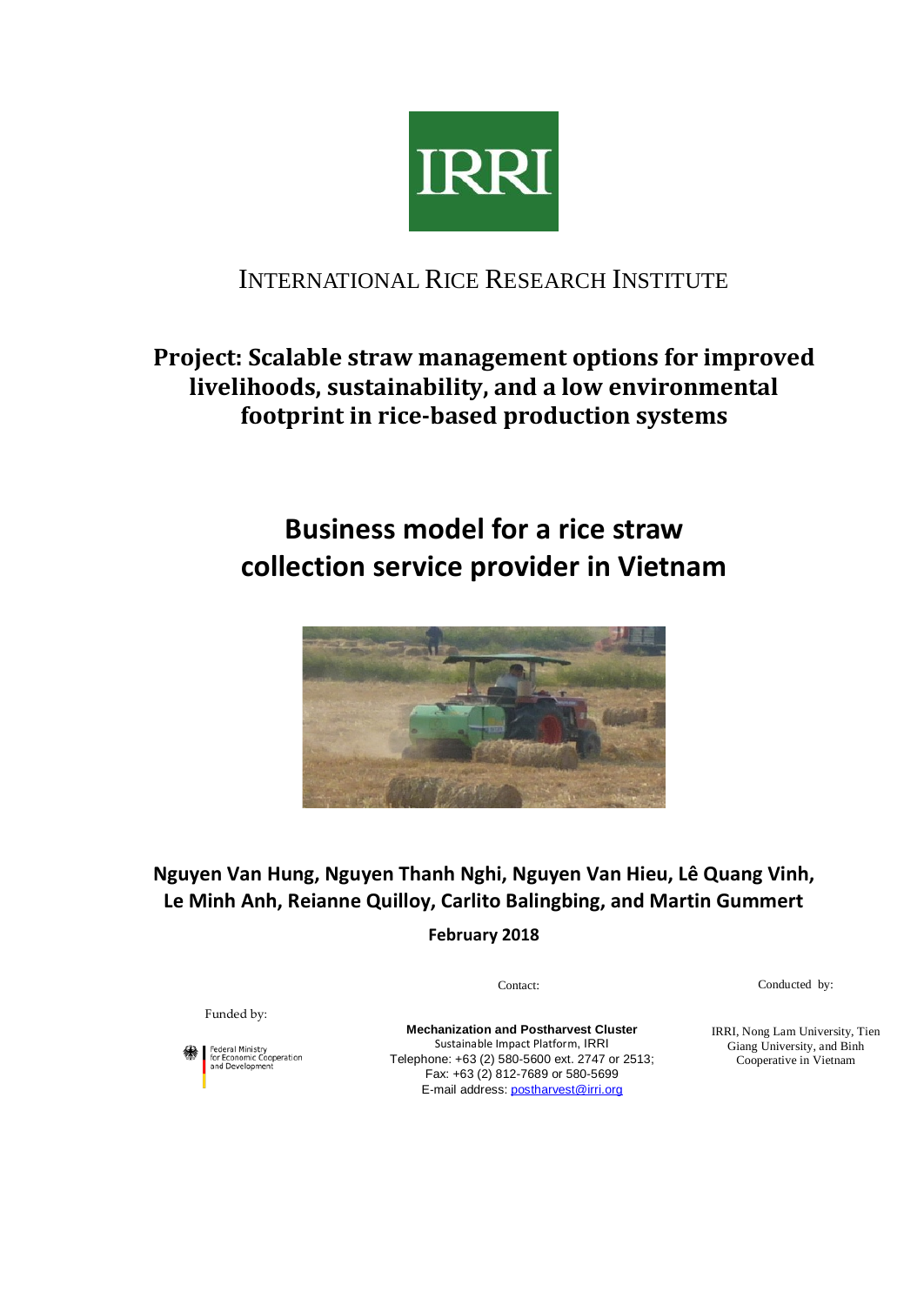## **CONTENTS**

|                         | $1 \quad$ |                                                                          |  |  |
|-------------------------|-----------|--------------------------------------------------------------------------|--|--|
| $\overline{2}$          |           |                                                                          |  |  |
|                         | 2.1       |                                                                          |  |  |
|                         | 2.2       |                                                                          |  |  |
|                         | 2.3       | Technology options for rice straw balers  Error! Bookmark not defined.   |  |  |
|                         | 2.4       |                                                                          |  |  |
|                         |           |                                                                          |  |  |
|                         |           | 2.4.2 Market for rice straw and straw bales Error! Bookmark not defined. |  |  |
| $\overline{\mathbf{3}}$ |           |                                                                          |  |  |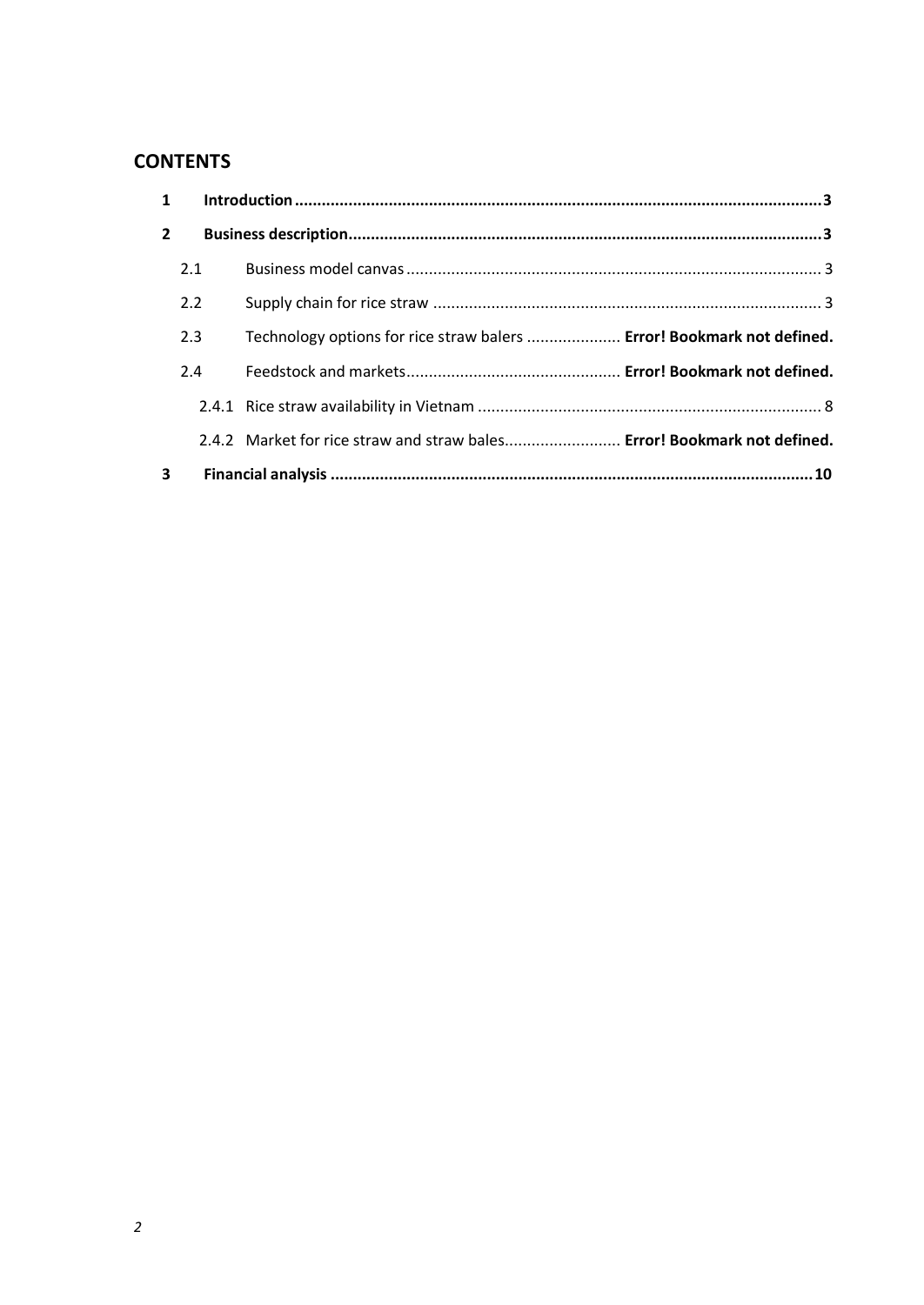#### <span id="page-2-0"></span>**1. Introduction**

Rice straw is a byproduct of harvesting paddy. After traditional manual harvesting, rice straw is usually collected, carried out from the field, and saved for other uses. However, with farmers' wide adoption and use of combine harvesters that leave the rice straw spread out in the field, gathering it has become more difficult and tedious. This has resulted in the increased cost of gathering straw which, together with the heavy labor requirement during harvesting, makes manual collection of rice straw unfeasible.

In Vietnam, the total area planted to rice is about 7.5 million ha, with a total grain yield of 40 million tons (Mt). About 55% of the country's rice production occurs in the Mekong River Delta (MRD). Correspondingly, about 13 Mt of rice straw, which makes up 60% of the rice straw produced in the MRD, is considered surplus and left to be burned in the field or considered as waste material. The remaining 40% is collected for mushroom and livestock production or for use as mulching material. In the MRD, about 90% of the paddy is combine-harvested. The straw left in the wet field is difficult to collect efficiently. Farmers' only option is to burn the straw in the field. Research shows that partial removal of rice straw from the field does not significantly affect grain yield. Off-field rice straw can be used for nonenergy purposes such as biochar, fertilizer, mushroom production, animal bedding, and fodder. It can also be converted into energy products such as fuel to generate heat or electricity.

Mechanization of rice straw collection in Vietnam has rapidly developed since its introduction in 2013. Contributing to this development, the BMZ-funded rice straw management project of the International Rice Research Institute (IRRI; [www.ricestraw.irri.org\)](http://www.ricestraw.irri.org/) has researched, promoted, and demonstrated sustainable practices such as mechanized collection, compacting services, mushroom production, etc. Through these interventions, about 20–30% of the rice straw produced during the dry season in the MRD is now used for producing mushrooms, livestock fodder, or mulching materials.

Rice straw business practices recently developed in Vietnam include collection and transportation services and mushroom farming and processing. However, there is limited literature on developing these business practices because most were farmer-developed or were extensions of other existing services. Based on recent assessments, this executive summary describes a business model for a rice straw baling service provider that was set up in 2016 Tien Giang provinces.

#### <span id="page-2-2"></span><span id="page-2-1"></span>**2. Business description**

#### **2.1 Business model canvas**

Figure 1 shows the business model canvas for straw collection that involves key partners, activities, value propositions, and customer relationships and segments.

#### **2.2 Supply chain of rice straw**

Figure 2 shows the existing rice straw supply chain in Vietnam, including all key processes such as collection, handling, transportation, compacting, storage, pre-processing, and processing to provide the corresponding markets. Because rice straw cost consists of more than 70% from collection and transportation, straw collection and densification are considered as the bottlenecks in the supply chain (Figure 3).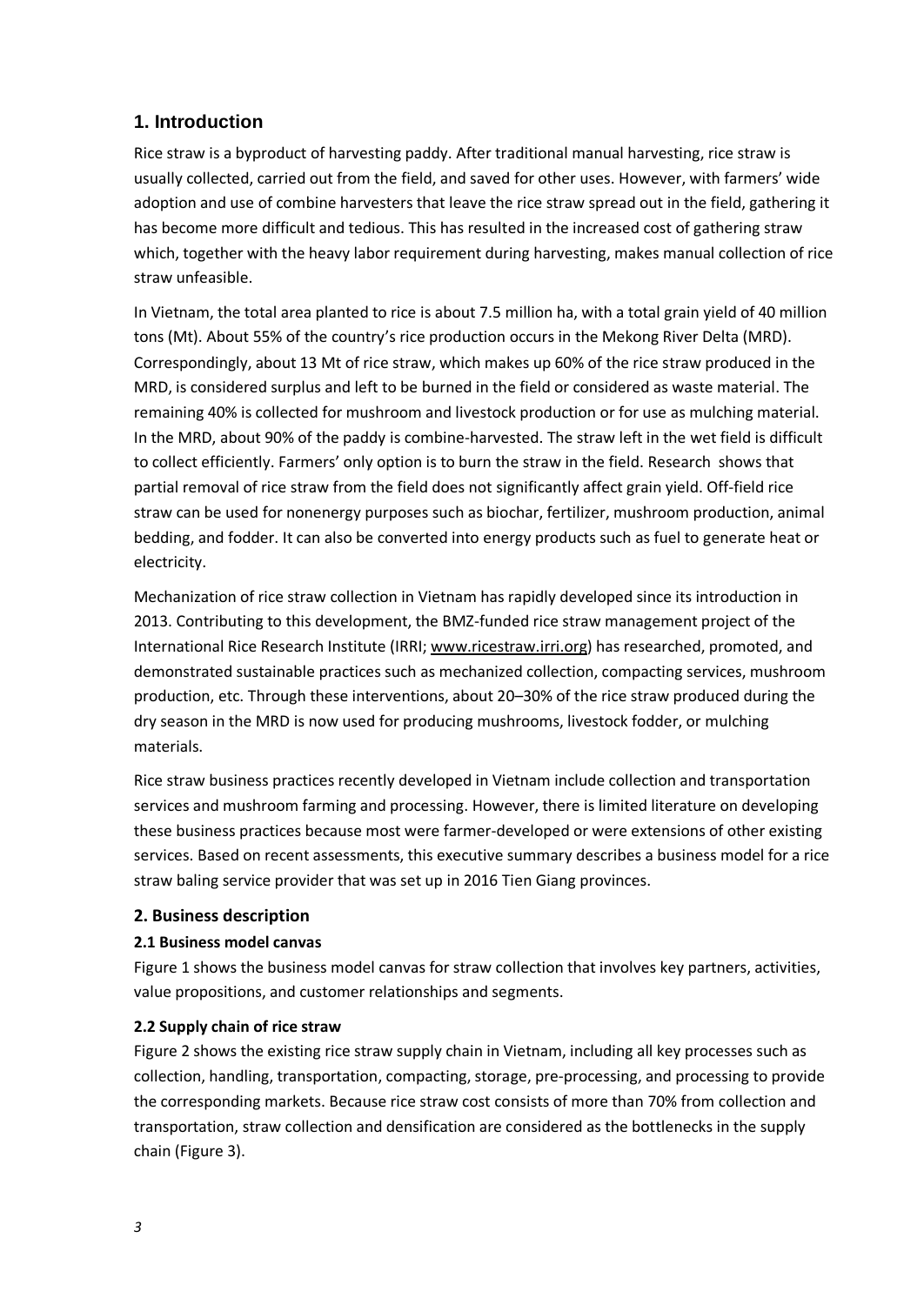| <b>Key partners</b><br>• Farmers and/or<br>farmer groups<br>• Machine<br>manufacturers<br>• Maintenance/<br>repair services<br>• Transportation<br>services<br>• Dairy farms/<br>companies<br>• Mushroom<br>producers<br>• Other trading<br>actors (e.g., for<br>bedding,<br>protection for<br>transportation<br>of fragile<br>products | <b>Activities</b><br>• Procurement of<br>rice straw<br>spread in the<br>field (from<br>farmers<br>• Collection<br>• Transportation<br>• Storage<br>• Procurement of<br>straw bales<br>• Marketing<br>• Business and<br>production<br>management<br><b>Resources</b><br>• Rice straw<br>• Infrastructure<br>$\bullet$ Labor | <b>Value</b><br>propositions<br>• Value added<br>from this<br>business<br>• Value added to<br>rice production<br>and farmers<br>• Enabling<br>feedstock for<br>further<br>production<br>(cattle feed,<br>mushroom,<br>etc.) $\rightarrow$ value<br>added from<br>these<br>businesses<br>• Reducing<br>environmental<br>footprint<br>caused by<br>traditional<br>practices<br>(burning,<br>incorporation) | <b>Customer</b><br>relationships<br>• Contract with<br>farmers (feed<br>stock)<br>• Contract for<br>selling product<br>(straw bales)<br><b>Channels</b><br>• Selling round<br>bales to<br>mushroom,<br>small-scale<br>cattle farms<br>• Selling round<br>bales to<br>further pre-<br>processing such<br>as compacting<br>bales for hi-end<br>markets, dairy<br>farms | <b>Customer</b><br><b>Segments</b><br>• Farmers/farmer<br>groups<br>• Rice straw<br>traders<br>• Rice straw-<br>based food and<br>feed producers<br>• Rice straw-<br>based compost<br>producers<br>• Bio-energy<br>producers |  |  |
|-----------------------------------------------------------------------------------------------------------------------------------------------------------------------------------------------------------------------------------------------------------------------------------------------------------------------------------------|----------------------------------------------------------------------------------------------------------------------------------------------------------------------------------------------------------------------------------------------------------------------------------------------------------------------------|----------------------------------------------------------------------------------------------------------------------------------------------------------------------------------------------------------------------------------------------------------------------------------------------------------------------------------------------------------------------------------------------------------|----------------------------------------------------------------------------------------------------------------------------------------------------------------------------------------------------------------------------------------------------------------------------------------------------------------------------------------------------------------------|------------------------------------------------------------------------------------------------------------------------------------------------------------------------------------------------------------------------------|--|--|
| <b>Cost structure</b><br>Salaries, depreciation, operating                                                                                                                                                                                                                                                                              |                                                                                                                                                                                                                                                                                                                            | <b>Profit</b>                                                                                                                                                                                                                                                                                                                                                                                            |                                                                                                                                                                                                                                                                                                                                                                      | <b>Revenue streams: Income from sales</b><br>and service provision                                                                                                                                                           |  |  |

**Figure 1. Business model canvas for straw collection.**



 **Figure 2. Rice straw supply chain in Vietnam's MRD.**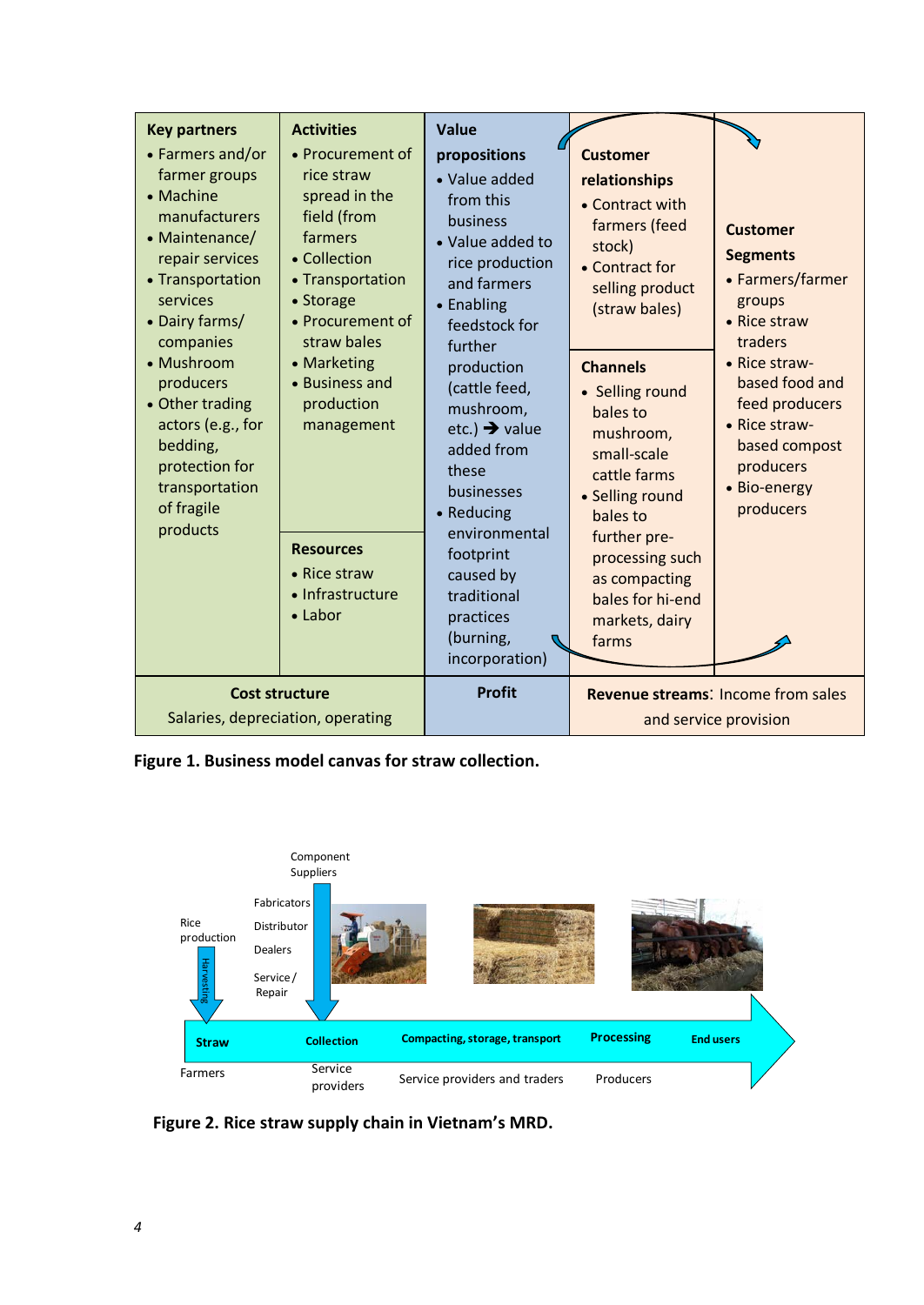

**Figure 3. Bottlenecks in the rice straw supply chain.**

#### **2.3 Technology options for rice straw balers**

Straw collection involves three main operations: (1) picking up loose straw in the field, (2) compacting it into bales, and (3) transporting the bales to the bunds. To mechanize these activities, a baler, which collects the straw and compacts it, is most commonly used. A stationary baler with only a compaction unit can properly compact the straw expelled and piled by a stationary thresher. A mobile baler (either self-propelled or pulled by a tractor) is better used for collecting rice straw left spread out in the field by the combine harvester. There are two types of balers as defined by the operating principle of the compacting unit. The roller-type makes round bales (Figure 4a); the pistontype makes square bales (Figure 4b).

Table 1 shows the type of balers currently used for collecting rice straw in Southeast Asia (SEA). These include:

- 1) Large-scale round baler (500 kg/bale; 3–4 t/h; Figure 5a): The baler is pulled by a tractor and gathers the straw in a bale but leaves the bales in the field to be collected and transported to the bund in a separate operation. This baler cannot work continuously but must be stopped to tighten and unload the bales.
- 2) Small-scale round baler (13 kg/bale; 1.3–1.6 t/h; Figure 5b): Operation is the same as for large-scale round balers.
- 3) Self-propelled baler: (13 kg/bale; 1–1.3 t/h; Figure 5c): This machine combines, bales, and delivers the bales to the bund. Although this baler uses a higher-capacity engine (45 hp) than the small-scale round baler (30 hp), its collection capacity is slightly lower as it move on rubber-chain wheels. However, due to these wheels, this baler can work in wet fields.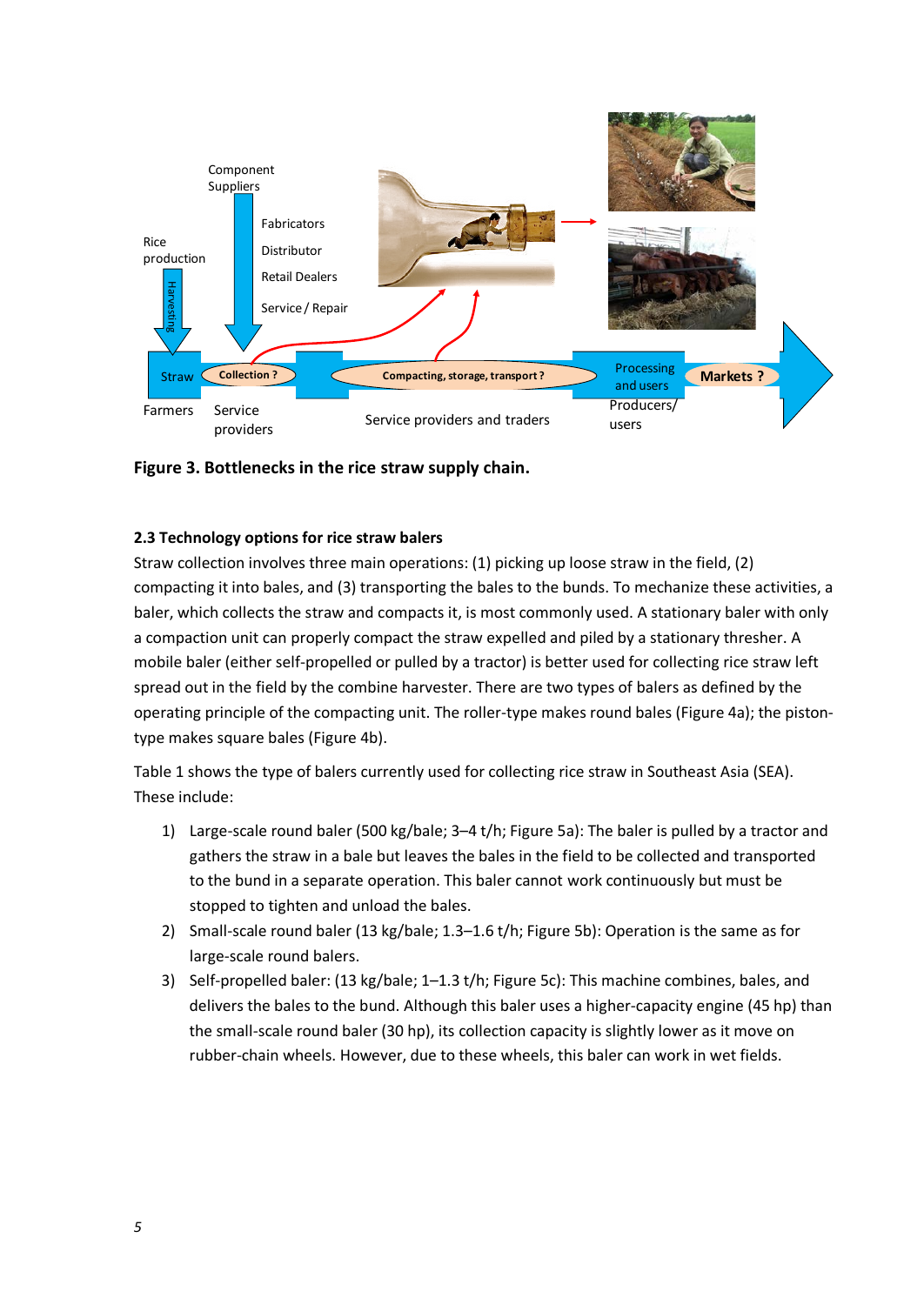

 **Figure 4a. Roller-type straw baler (right side view).**



 **Figure 4b. Piston-type rice straw baler (top view).**

4) Square baler (15–20 kg/bale; 1.5–2 t/h) (Figure 5d): This machine operates similarly to (1) and (2) but makes square bales. It uses a piston, as illustrated in Figure 4b, for compacting and making the bales. It can move continuously without having to stop to unload bales.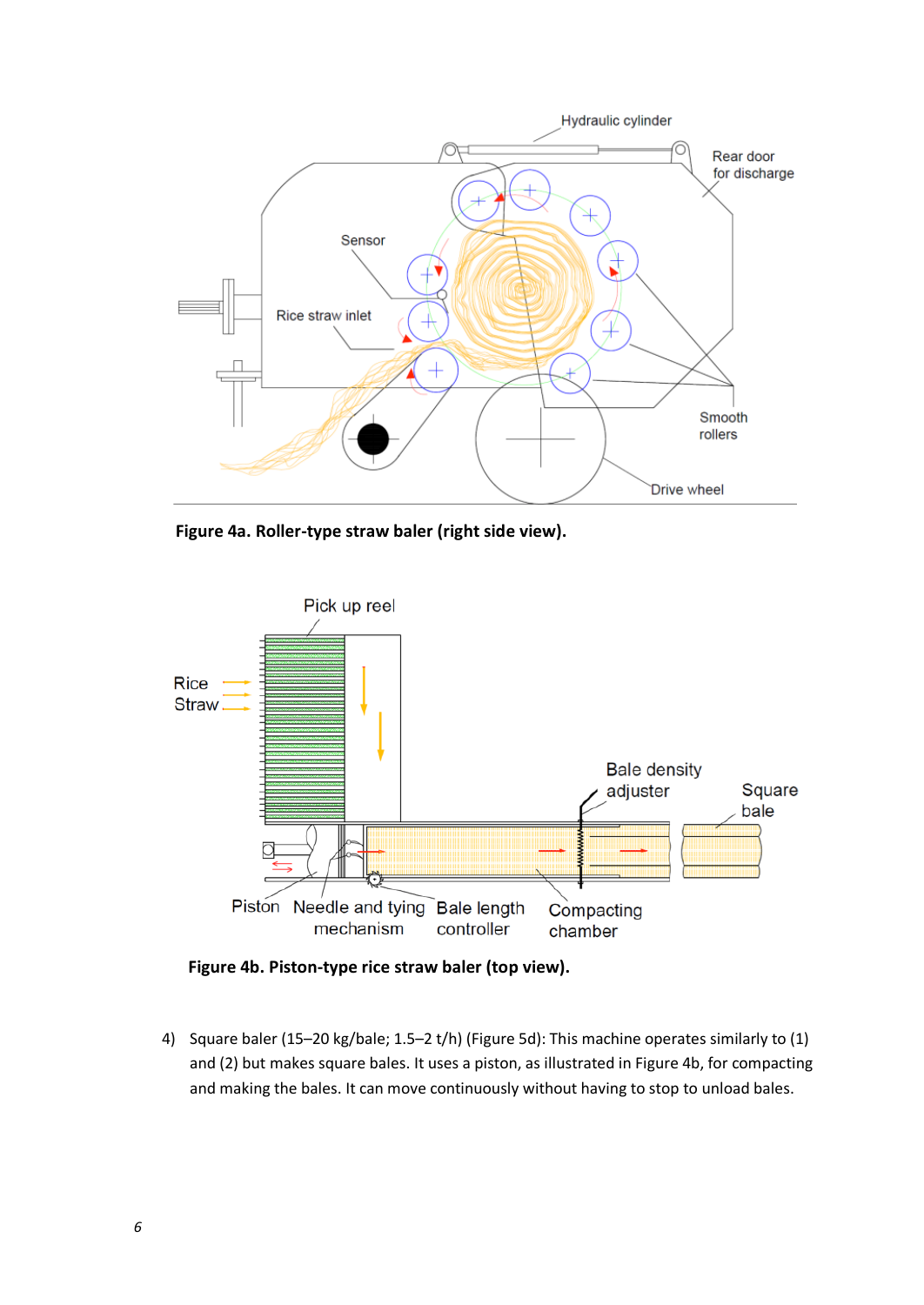

**Figure 5a. Large-scale round baler (500 kg/bale).**



**Figure 5c. Self-propelled baler.**



**Figure 5b. Small-scale round baler (13 kg/bale).**



**Figure 5d. Piston-type square baler.**

| <b>Features</b>                                  | Large-scale<br>round baler | Small-scale<br>round baler | Self-propelled<br>baler | <b>Square baler</b> |  |
|--------------------------------------------------|----------------------------|----------------------------|-------------------------|---------------------|--|
| Capacity (t/h)                                   | $3 - 4$                    | $1.3 - 1.6$                | $1 - 1.3$               | $1.5 - 2$           |  |
| Bale weight at 14%<br>moisture (kg/bale)         | $500 - 600$                | $13 - 15$                  | $13 - 15$               | $15 - 20$           |  |
| Investment cost,<br>2016 (USD)                   | 19,000-25,000              | 5,000-8,000                | 12,000-15,000           | 16,000-18,000       |  |
| Engine, pulled by<br>tractor (hp)                | 80                         | 30                         | 45                      | 50                  |  |
| Fuel (diesel)<br>consumption<br>(L/ton of straw) | $3 - 4$                    | $2 - 3$                    | $3 - 4$                 | $3 - 4$             |  |

**Table 1. Characteristics of currently used balers for rice straw collection.**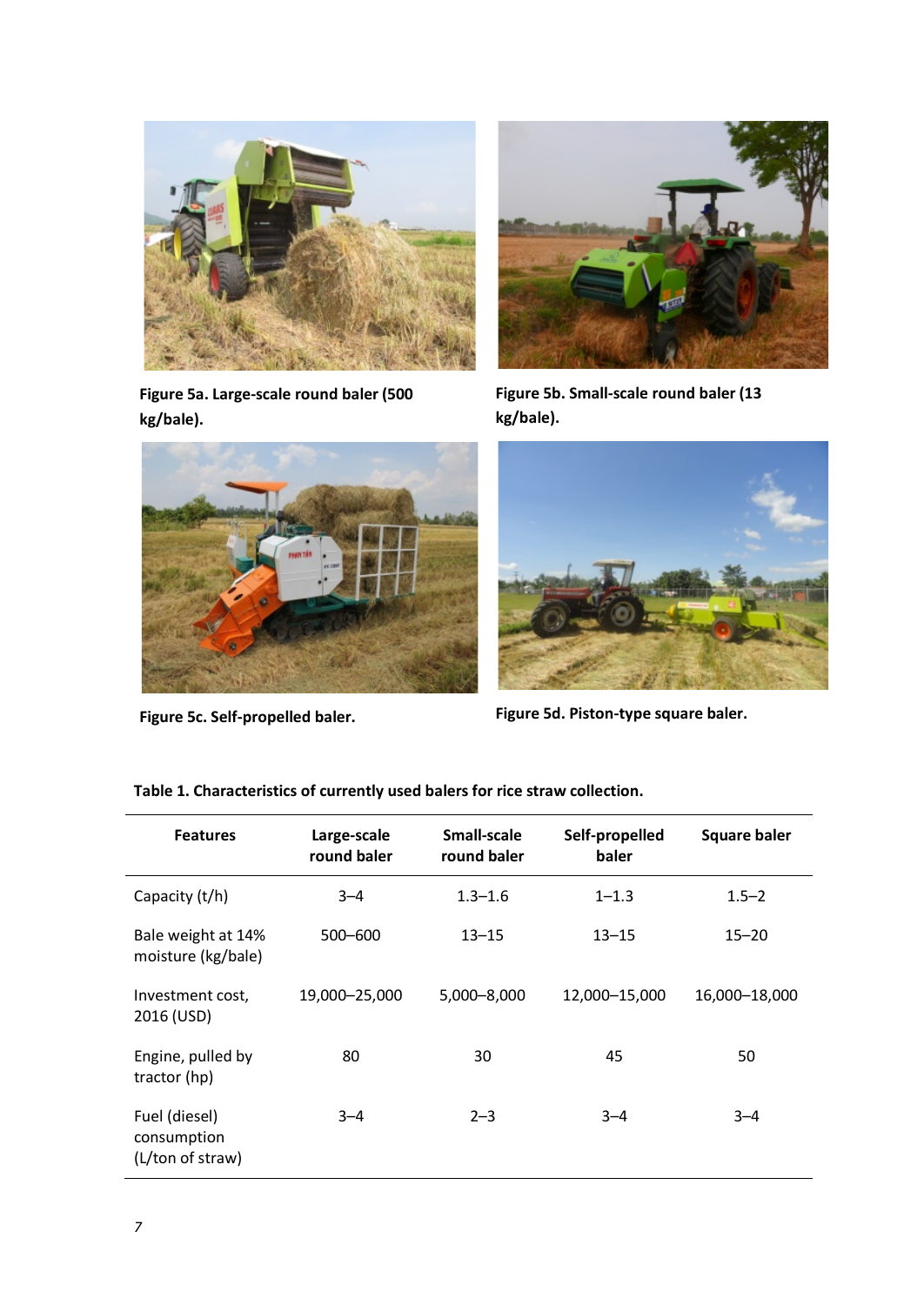The small-scale round baler is best for this business model because:

- it is more suitable for its size and can navigate in wet fields; and
- it has a lower investment cost making it better for a business startup in a developing country.

#### <span id="page-7-0"></span>**2.4 Feedstock and markets**

#### **2.4.1 Rice straw availability in Vietnam**

Open-field rice straw burning is common in the MRD, but it is rare in the cental provinces. Based on data from our recent asessments during 2013-17, estimates of rice straw volume and amount of straw burned in the field are summarized in Table 2.

| <b>Region</b>          | <b>Straw volume</b><br>(Mt/year) | <b>Straw burned in the field</b><br>(Mt/year) |
|------------------------|----------------------------------|-----------------------------------------------|
| <b>Central Vietnam</b> | 3.39                             | 0.40                                          |
| Mekong River Delta     | 13.76                            | 3.59                                          |
| <b>Red River Delta</b> | 10.30                            | 1.53                                          |
| Southeastern Vietnam   | 2.17                             | 0.37                                          |
| Total                  | 29.62                            | 5.89                                          |

#### **Table 2. Rice straw statistics for four regions in Vietnam.**

There is a marked difference between provinces in the MRD and those in central and northern Vietnam. In the Deltas, from 40 to 60% of the rice straw is burned in the field (Figure 6).



 **Figure 6. Rice straw being burned in the field.**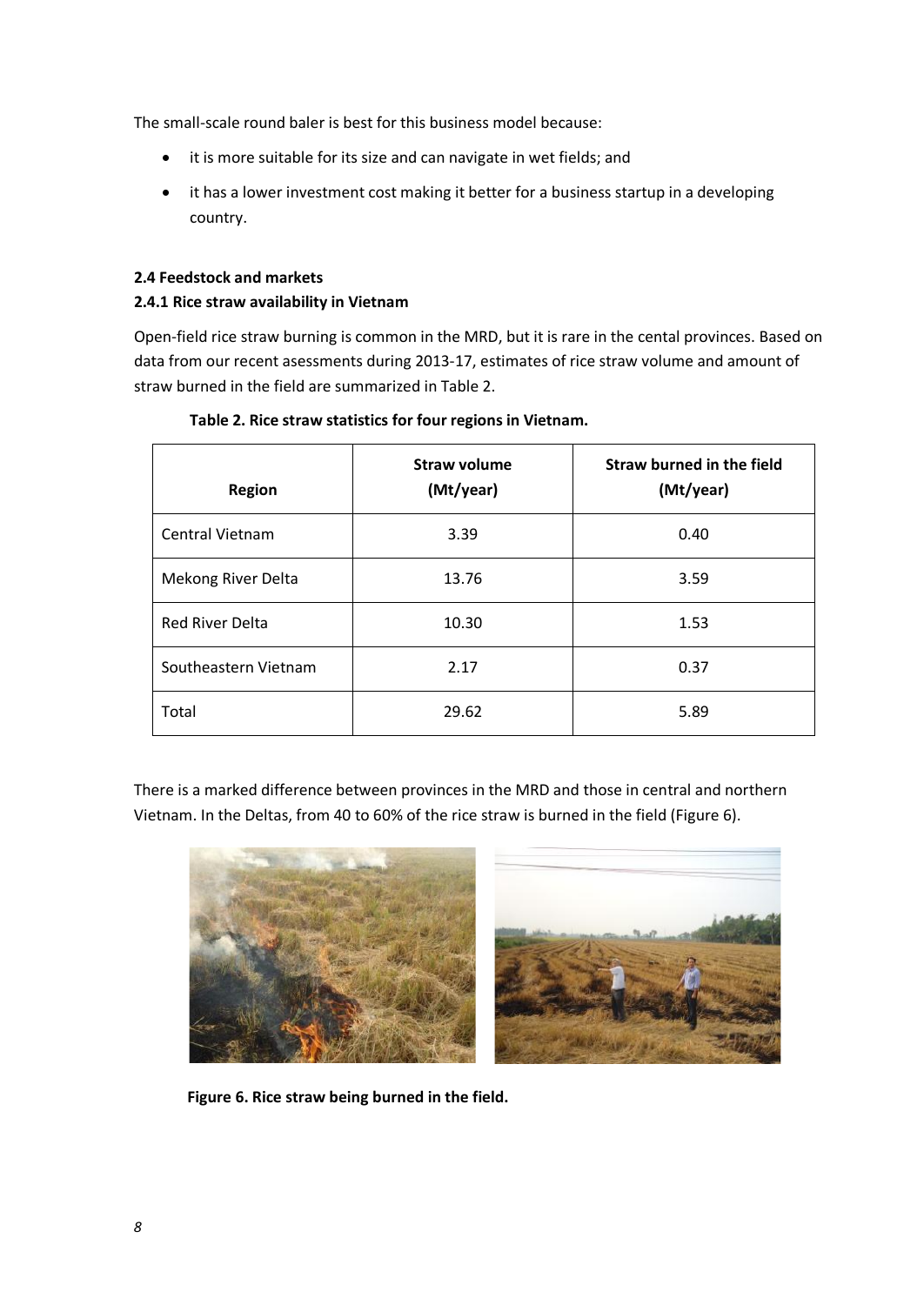#### **2.4.2 Market for rice straw and straw bales**

Table 3 shows rice straw cost during the dry seasons in the MRD for the 2013–15. Demands for rice straw and straw baling services affect the straw cost. In 2013, there were few rice straw baling services available and a few traders buying rice straw out of the field. At that time, farmers were selling their in-field spread straw to traders for about 10–15 USD/ha.

Through the introduction of balers in subsequent years, there arose a significant increase in baling services and traders to buy the bales. This resulted in competition for rice straw purchased and increasing in-field rice straw costs. However, the growth of baling services subsequently led to a reduction in the price of straw bales by 2015. However, as the status of baling service providers and the market became balanced, in-field rice straw costs and bale prices did not change much over the 3-year period.

| Year | Spread in the<br>field (USD/ha) | Baled straw* at<br>the field (USD/t) | <b>Baled straw at the</b><br>market** (USD/t) |
|------|---------------------------------|--------------------------------------|-----------------------------------------------|
| 2013 | $10 - 15$                       | $90 - 95$                            | 110-115                                       |
| 2014 | $15 - 20$                       | $80 - 85$                            | $100 - 105$                                   |
| 2015 | $20 - 25$                       | $60 - 65$                            | $95 - 100$                                    |

**Table 3. In-field rice straw costs and round bale prices in MRD during 2013**–**15.**

 *\* Baled straw 13*–*16 kg/bale at 15*–*18% moisture content, collected in the field and placed on the bund.*

<span id="page-8-0"></span> *\*\* Baled straw 13*–*16 kg/bale at 15*–*18% moisture content, transported to and sold at the storage house or shop within a distance of from 100 to 200 km.*